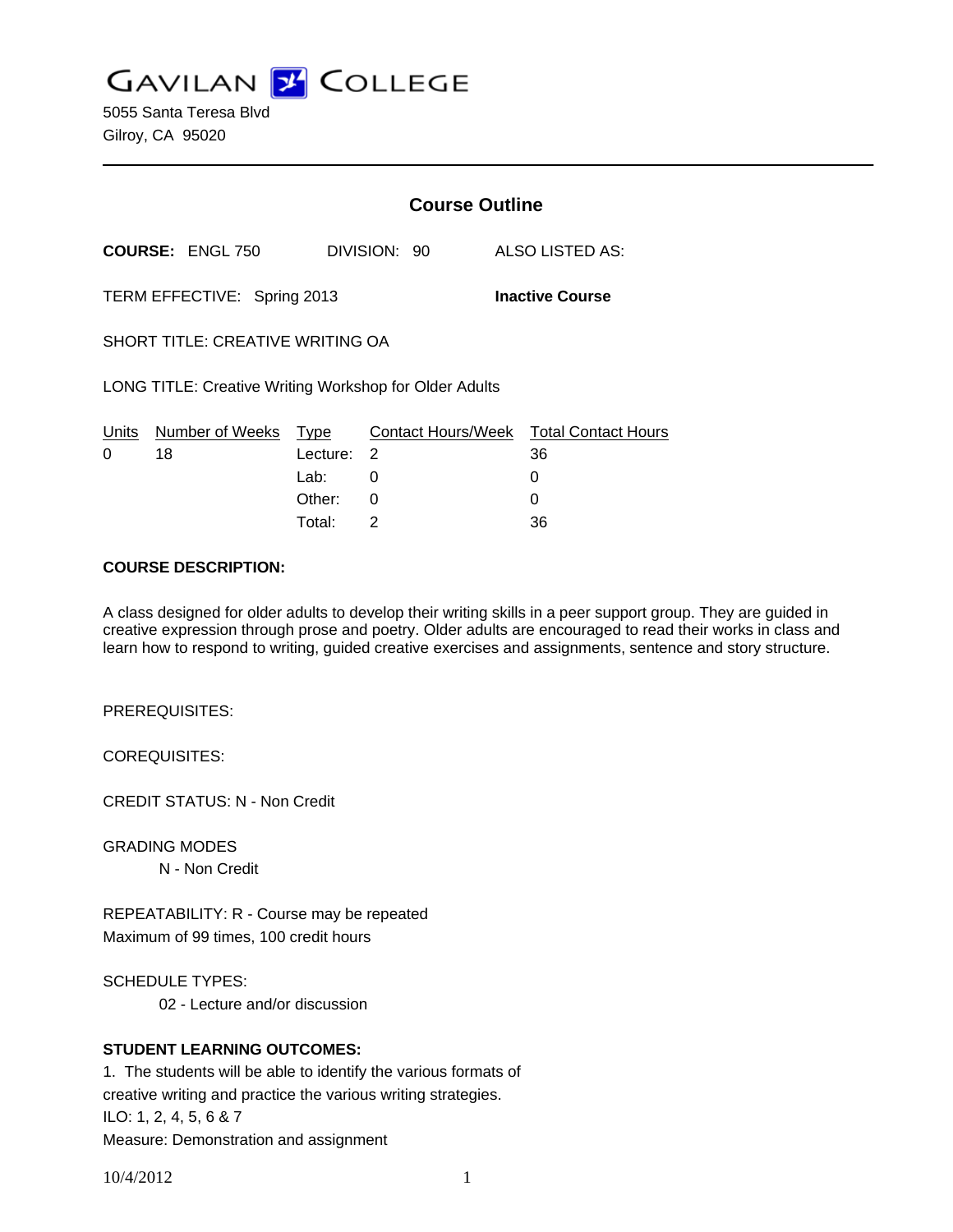2. Students will assess their own creative abilities and recognize and identify the individual personal space and writing tools necessary to write. They will also list challenges that individual writers have faced in the past with writing creatively. ILO: 2, 4, 5, 6 & 7 Measure: Written assignment 3. The students will read and then compare and identify the differences between the various formats of creative expression, for example the short story versus the novel, etc. ILO: 2, 7, 1 Measure: Written Assignment 4. The students will compose three creative writing pieces to share with other students, using the seven identified steps to creative writing. ILO: 2, 7, 5, 4, 1, & 6 Measure: Projects 5. The students will be able to recognize the common symptoms of writer's block and three strategies to overcome it. ILO: 2, 1, & 7 Measure: Demonstration 6. Students will share their works with other students and give positive feedback to each other. ILO: 1, 2, 4, 7, 5, & 6 Measure: Project

#### **CONTENT, STUDENT PERFORMANCE OBJECTIVES, OUT-OF-CLASS ASSIGNMENTS**

Inactive Course: 09/24/2012

WEEK 1 1-2 HOURS

Introduction to the class. The various formats of creative writing will be presented: Short story, novel, poetry and other forms of creative writing. The older adults will practice using one of the formats with a short writing assignment.

#### WEEK 2 1-2 HOURS

Older adults will explore the necessary steps in preparation for writing. Individual personal space and writing tools necessary for them to write will be discussed. Older adults will also explore the challenges of the power of creativity that prevents most people from creative expression. Assignment "to find ways to practice being creative." This assignment will be shared with co-writers.

WEEK 3 1-2 HOURS

Older adults will explore ten keys to creativity and their importance:

Curiosity, passion, determination, awareness, energy, openness,

sensitivity, stick-to-it-iveness, a listening ear and an observant eye. WEEK 4 1-2 HOURS

The short story versus the novel as a writing format will be explored. Older adults will be given various short stories to read and critique. WEEK 5 1-2 HOURS

Themes, characters plot lines and dialogues of a novel as a writing

10/4/2012 2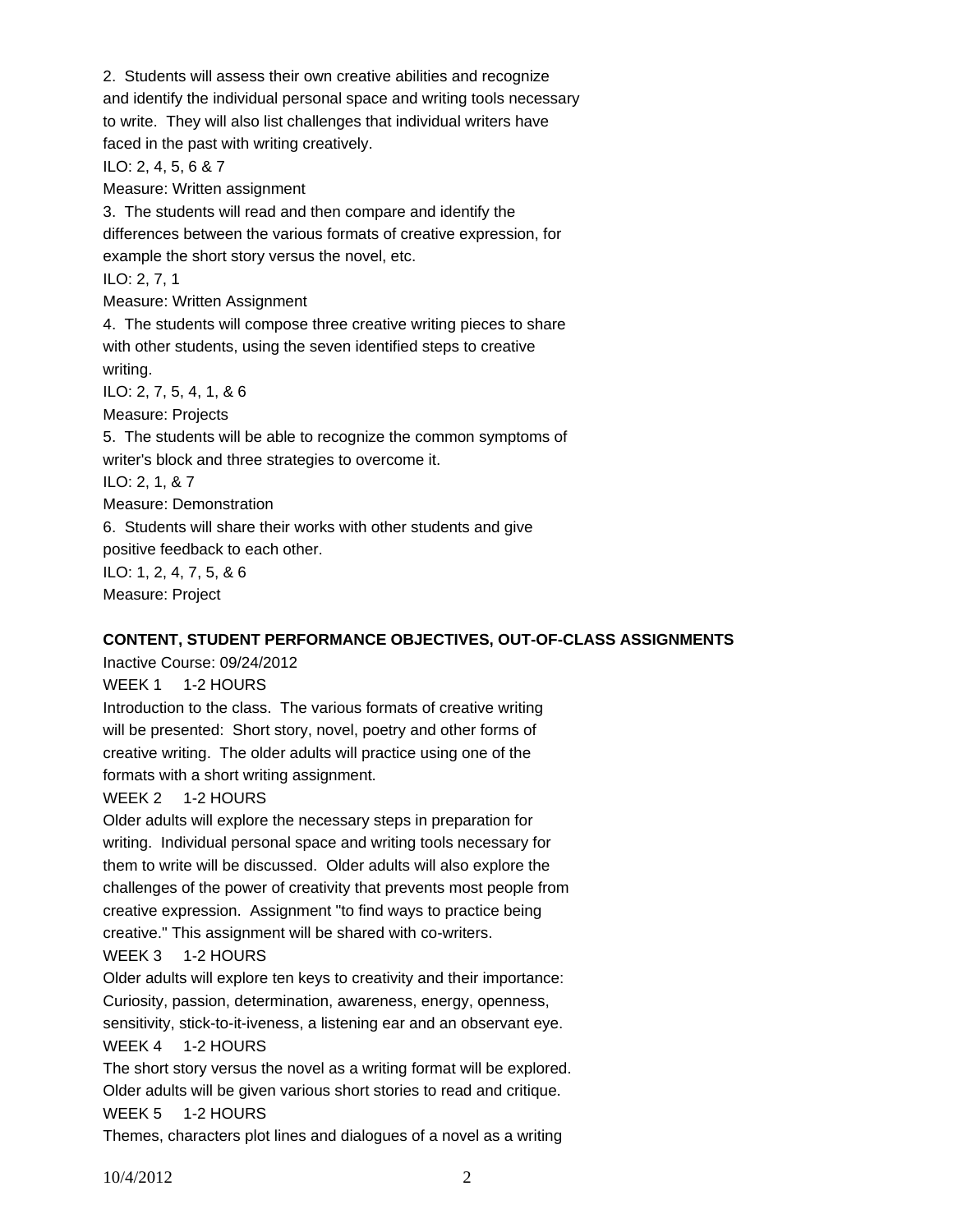format will be explored. Older adults will evaluate one novel and identify the characters, plot lines and dialogues important to the novel.

WEEK 6 1-2 HOURS

Guest Writer

WEEK 7 1-2 HOURS

Writing formats for pre-schoolers, children and young adults, functional nonfiction and literary nonfiction will be discussed and presented. Older adults will compose a piece for either preschoolers, children or young adults. These will be shared with their peers. WEEK 8 1-2 HOURS

Older adults will be introduced to poetry basics and poetry pointers. Assignment to analyze various styles of poetry. Older adults will compose a poem to share with their peers.

WEEK 9 1-2 HOURS

Older adults will be able to identify the seven steps of writing:

Getting ideas, planning, researching, organizing, drafting, editing and evaluating.

WEEK 10-17 1-2 HOURS

Older adults will work on individual assignments of their choosing. Older adults will revise these creative works as necessary and the instructor will monitor student progress.

WEEK 18 1-2 HOURS

Older adults will share their final creative writing pieces with their peers and then exchange their literary works with other campus literary groups. The older adults will also complete a class survey.

# **METHODS OF INSTRUCTION:**

Students will be guided through a creative writing process that prepares them to enhance their writing skills, express themselves imaginatively and present their assignments in a peer group setting. Lecture, small group discussion, guided practice and demonstrations will be used to teach the class.

# **METHODS OF EVALUATION:**

## **REPRESENTATIVE TEXTBOOKS:**

## **ARTICULATION and CERTIFICATE INFORMATION**

 Associate Degree: CSU GE: IGETC: CSU TRANSFER: Not Transferable UC TRANSFER: Not Transferable